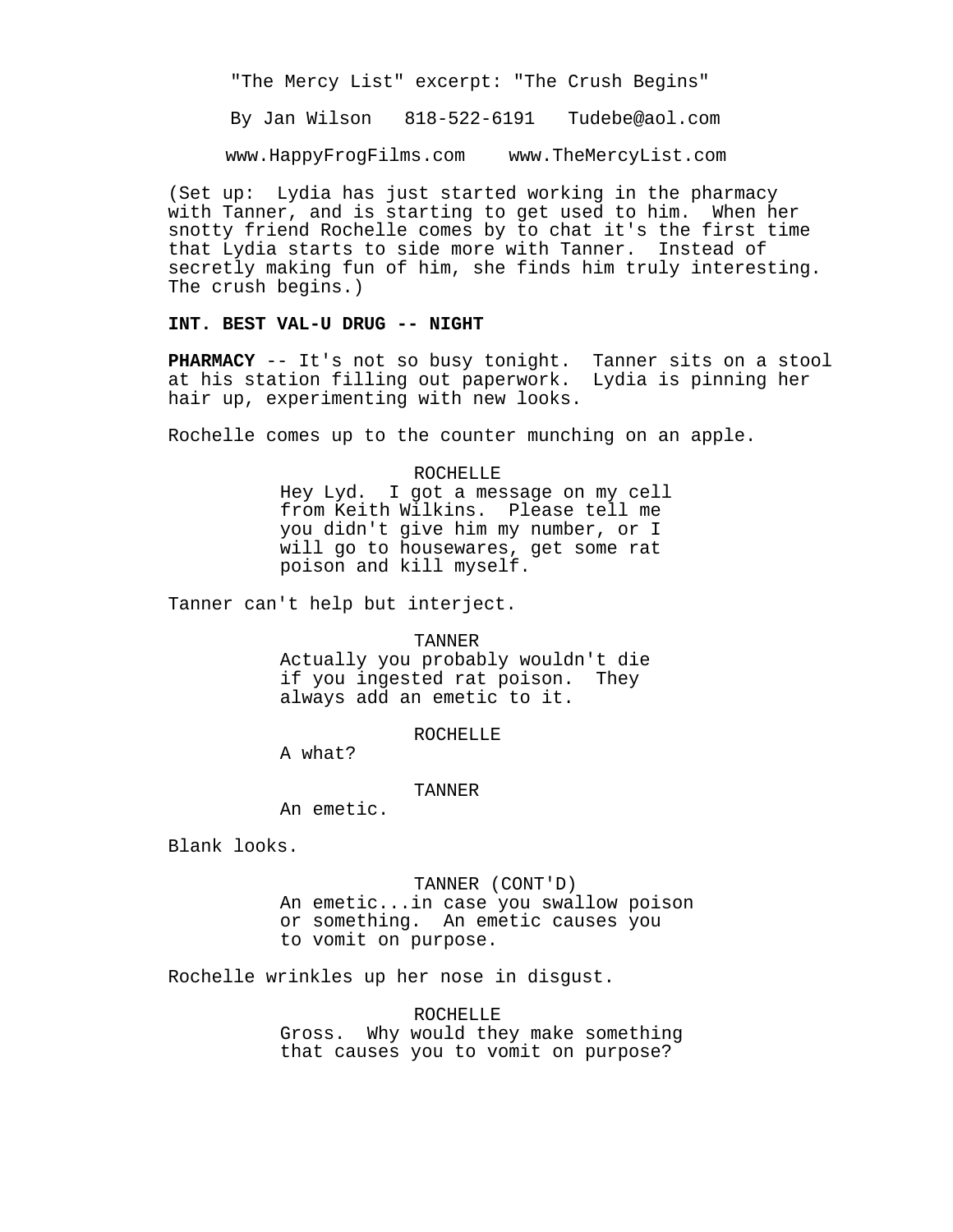(a bit snide) He just said, in case you swallow poison.

TANNER You'd be better off in automotive. Eight ounces or so of antifreeze'll kill ya. Ethylene glycol.

Rochelle gawks.

TANNER (CONT'D) Or buy a pack of cigarettes. Those can kill you.

ROCHELLE Okay Mr. Surgeon General. Smoking is bad for you. Duh!

TANNER No, I mean they can kill you within hours. Just three or four's enough.

Rochelle turns away from him, but Lydia's intrigued.

LYDIA How would smoking four cigarettes kill you?

# TANNER

No, not smoking. Ingesting them. Nicotine is a insecticide. It's poisonous to humans too. You could take several cigarettes, put 'em in a glass of water for say an hour, filter it, drink the water, and be dead in a few hours. It'd taste horrendous though.

Rochelle doesn't even attempt to hide her disdain.

ROCHELLE

Okay, thanks for that. I'll take it into consideration.

TANNER

I'm just saying. Toxins are all around us. There's cyanide in that apple you're eating.

Rochelle looks at her apple.

TANNER (CONT'D) In the seeds. Minute traces, but still. Cherry pits, peach pits.